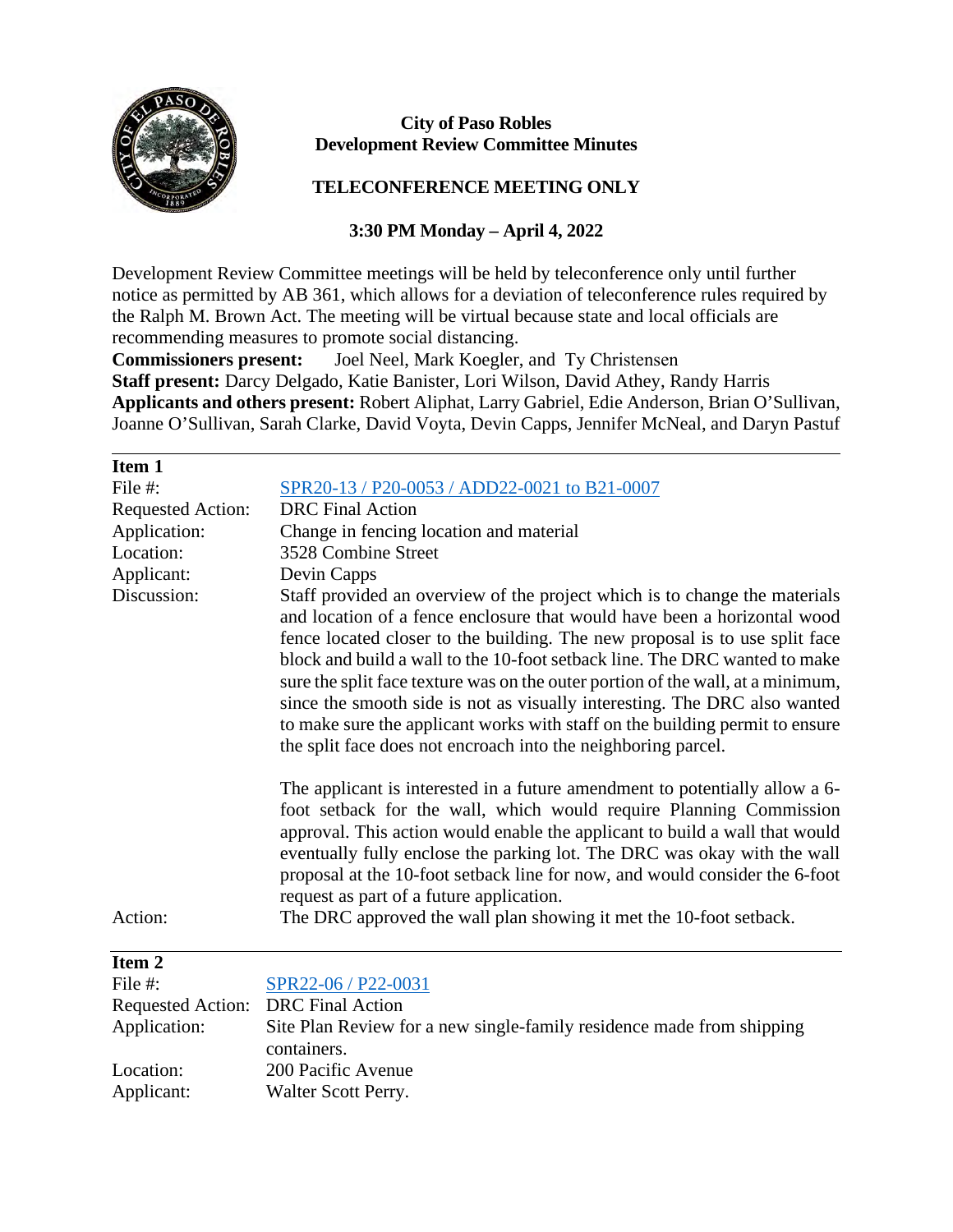| Discussion: | Staff presented the project, which is a single-family residence and accessory<br>dwelling unit made from shipping containers. The R1 district standards |
|-------------|---------------------------------------------------------------------------------------------------------------------------------------------------------|
|             | include an architectural prohibition of siding made from "reflective, glossy,                                                                           |
|             | polished and/or roll-formed type metal roofing". The architect detailed the                                                                             |
|             | site constraints including geometry and slope of the lot, and an oak tree in                                                                            |
|             | the right-of way adjacent to the lot.                                                                                                                   |
|             | Community members Brian and Joanne O'Sullivan and Edie Anderson                                                                                         |
|             | expressed concerns over the neighboring views of the site and the                                                                                       |
|             | compatibility of the architecture with the neighborhood.                                                                                                |
|             | DRC members asked questions of staff and the architect about setbacks,                                                                                  |
|             | vehicle backup/turnaround space, and turf block material, which is proposed                                                                             |
|             | for the driveway. DRC members expressed concern over the siding material                                                                                |
|             | and compatibility of the design with the neighborhood.                                                                                                  |
| Action:     | DRC members did not approve of the design on a 2-1 vote (Koegler and                                                                                    |
|             | Christensen opposed). Applicant was advised to either redesign or appeal to                                                                             |
|             | the Planning Commission.                                                                                                                                |

| Item 3                   |                                                                                                                                                                                                                                                                                                                                                                                                                                                                                                                                                                                                                                                                                                                                                                                                                                                                                                                     |
|--------------------------|---------------------------------------------------------------------------------------------------------------------------------------------------------------------------------------------------------------------------------------------------------------------------------------------------------------------------------------------------------------------------------------------------------------------------------------------------------------------------------------------------------------------------------------------------------------------------------------------------------------------------------------------------------------------------------------------------------------------------------------------------------------------------------------------------------------------------------------------------------------------------------------------------------------------|
| File #:                  | SPR22-07 / P22-0032                                                                                                                                                                                                                                                                                                                                                                                                                                                                                                                                                                                                                                                                                                                                                                                                                                                                                                 |
| <b>Requested Action:</b> | <b>DRC</b> Final Action                                                                                                                                                                                                                                                                                                                                                                                                                                                                                                                                                                                                                                                                                                                                                                                                                                                                                             |
| Application:             | Hemingway Steakhouse – Remodel of exterior facade                                                                                                                                                                                                                                                                                                                                                                                                                                                                                                                                                                                                                                                                                                                                                                                                                                                                   |
| Location:                | 1234 Park Street                                                                                                                                                                                                                                                                                                                                                                                                                                                                                                                                                                                                                                                                                                                                                                                                                                                                                                    |
| Applicant:               | Larry Gabriel, Gabriel Architects                                                                                                                                                                                                                                                                                                                                                                                                                                                                                                                                                                                                                                                                                                                                                                                                                                                                                   |
| Discussion:              | Staff presented the plan to update the exterior façade for Hemingway<br>Restaurant located at 1234 Park St. This location is a unit within the Odd<br>Fellows Building and is designated as a historic building in the City's Historic<br>Resource Inventory. The plan includes demolition of the lower windows,<br>walls, and entryway. The existing transom windows are to remain. The<br>applicant proposes to recover the previous awning frame with new black<br>canvas and a Hemingway logo. No other signage or lighting is being<br>proposed. With the transom windows being retained, staff felt the proposed<br>work would not diminish, eliminate or adversely affect the character of the<br>Historic Resource and therefore could be reviewed at the DRC level and<br>issued a Certificate of No Effect.<br>The DRC felt that the updated façade was an improvement and did not have<br>any questions. |
| Action:                  | The plan was approved as proposed.                                                                                                                                                                                                                                                                                                                                                                                                                                                                                                                                                                                                                                                                                                                                                                                                                                                                                  |
|                          |                                                                                                                                                                                                                                                                                                                                                                                                                                                                                                                                                                                                                                                                                                                                                                                                                                                                                                                     |

| × |  |  |
|---|--|--|
|---|--|--|

| File $#$ :                         | P22-0025 / SPR22-05                                  |
|------------------------------------|------------------------------------------------------|
| Requested Action: DRC Final Action |                                                      |
| Application:                       | Second review for two duplexes (4 units on one lot). |
| Location:                          | 1434 and 1436 Pine Street                            |
| Applicant:                         | <b>Gabriel Architects</b>                            |
| Discussion:                        | Staff presented the redesigned project.              |
|                                    |                                                      |